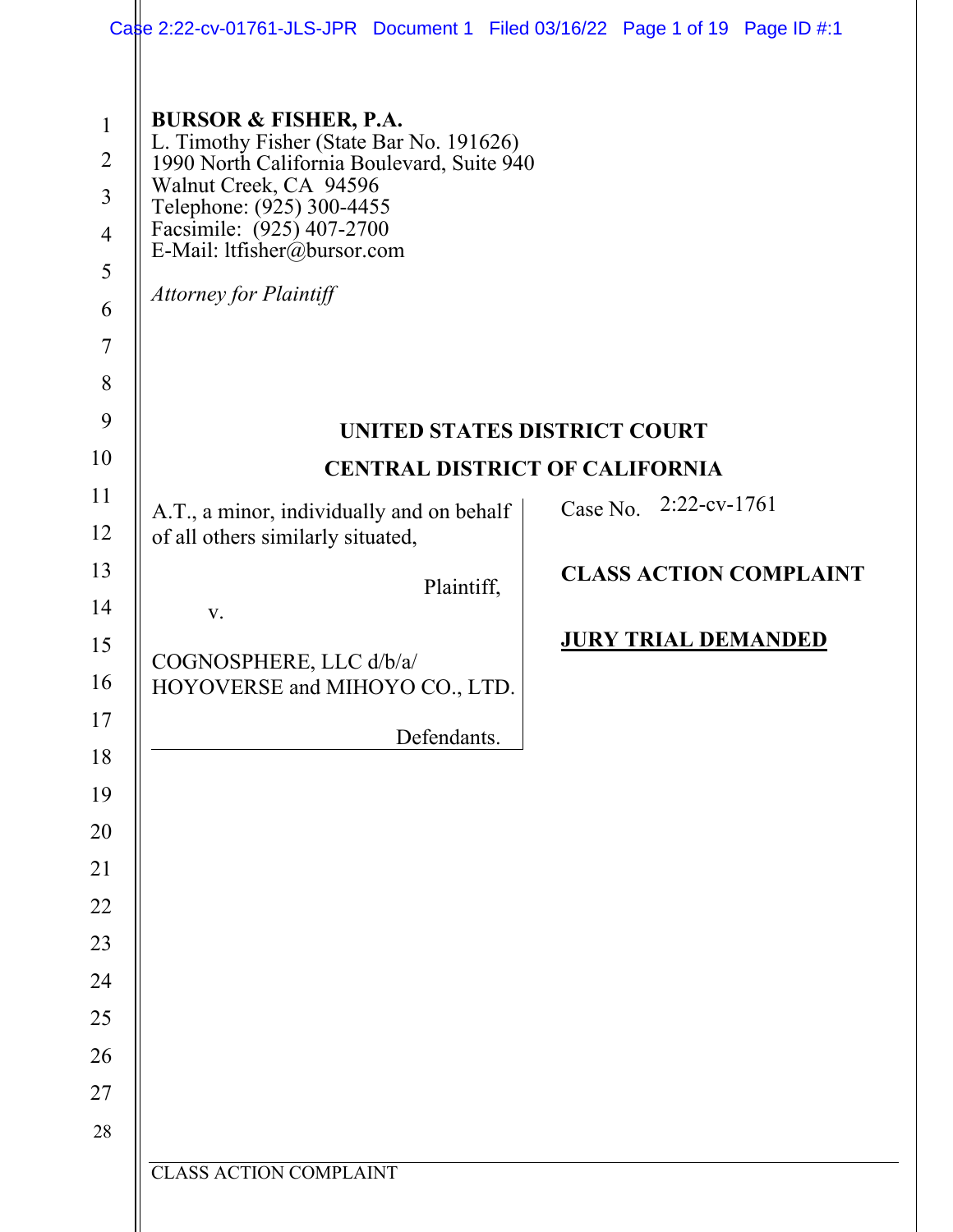Plaintiff A.T., a minor, (hereinafter "Plaintiff") brings this action on behalf of himself and all others similarly situated against Defendants Cognosphere, LLC and miHoYo Co., Ltd. (hereinafter collectively referred to as "Defendant" or "miHoYo"). Plaintiff makes the following allegations pursuant to the investigation of his counsel and based upon information and belief, except as to the allegations specifically pertaining to himself, which are based on personal knowledge.

## **NATURE OF THE CASE**

1. This is a putative class action brought by Plaintiff on behalf of himself and all others similarly situated who disaffirm their entire contract with Defendant and seek restitution in the amount already paid to Defendant on their now-void contracts. By filing this action, Plaintiff hereby disaffirms his entire contract with Defendant.

2. Plaintiff and the putative class have suffered injury due to deceptive and misleading trade practices by Defendant in marketing and selling in-game items and in-game currency for its popular video game, Genshin Impact (hereinafter, "GI"). These items and in-game currency are frequently purchased by minors who are unable to exercise their unrestricted rights under state laws to rescind contracts into which they entered with Defendant.

3. GI is ostensibly free-to-play. However, GI realizes billions of dollars in revenue, largely from children. In fact, GI grossed more than \$3 billion in its first year of release, the highest first-year launch revenue for any video game ever.

4. GI is monetized through "gacha" game mechanics where players can obtain new characters, weapons, and other resources. A "gacha" game is a video game that implements a gacha (toy vending machine) mechanic. Put differently, gacha games induce players to spend in-game currency to receive a random virtual item. The in-game currency can be gained by game play, or by purchasing it from the game publisher using real money. Most "gacha" games are free-to-play (F2P) mobile games, and the "gacha" entices players to spend real-world money.

CLASS ACTION COMPLAINT 1

1

2

3

4

5

6

7

8

9

10

11

12

13

14

15

16

17

18

19

20

21

22

23

24

25

26

27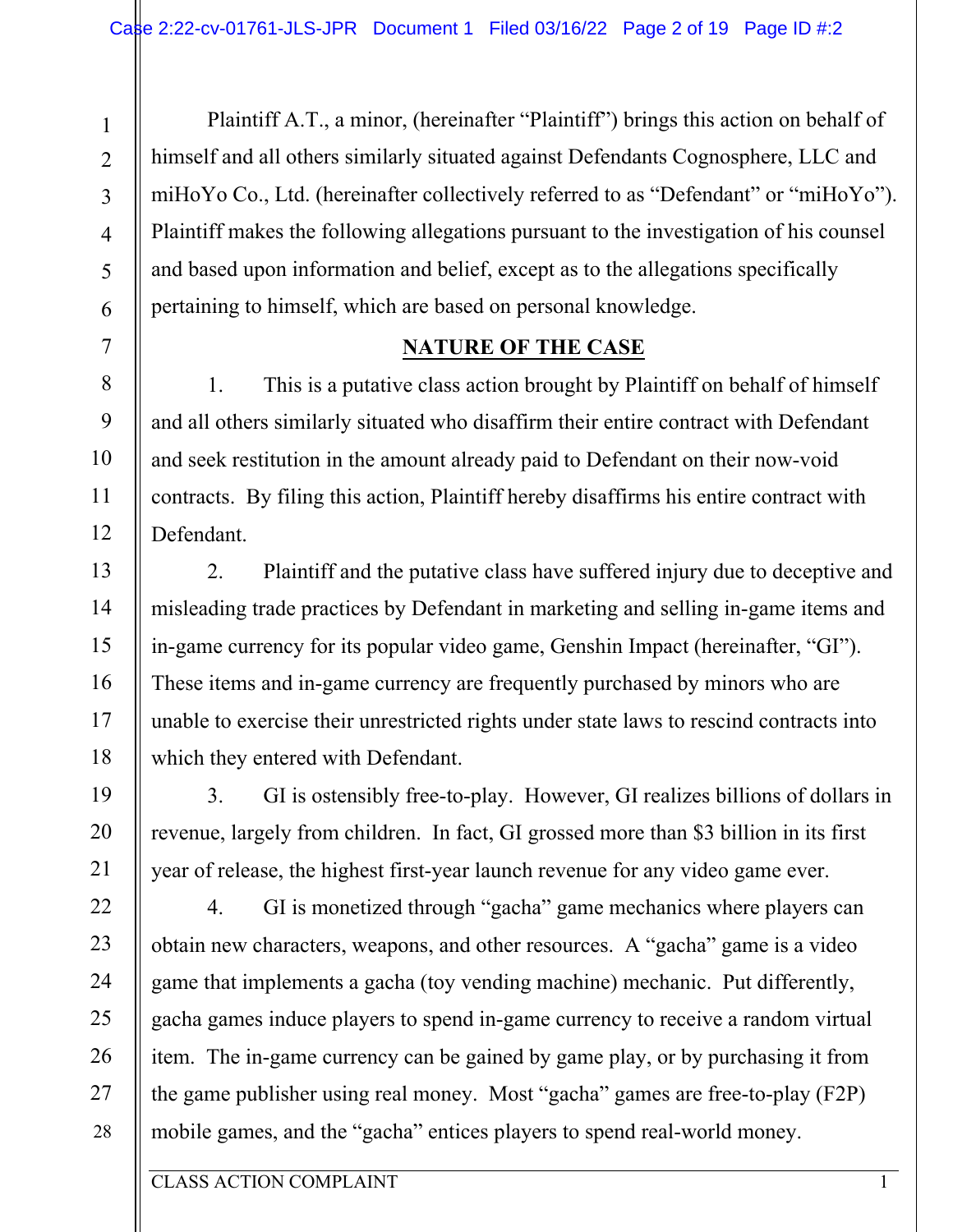5. Plaintiff brings this action for declaratory, equitable, and monetary relief under the Declaratory Judgment Act, Business and Professions Code § 17200 *et seq.*, and/or for Unjust Enrichment.

### **JURISDICTION AND VENUE**

6. This Court has personal jurisdiction over the Defendant because Defendant maintains its principal place of business in this District and because a substantial part of the events or omissions giving rise to the claims asserted herein occurred in this District.

7. Venue is proper in this district pursuant to 28 U.S.C. § 1391 because a substantial part of the events or omissions giving rise to the claims asserted herein occurred in this District and because Defendant maintains its principal place of business in this District.

## **PARTIES**

8. Plaintiff A.T. is a minor and a resident of the Commonwealth of Virginia. Plaintiff, under his own name and using his own money, made multiple ingame purchases in GI. Plaintiff no longer plays GI and will not play GI in the future.

9. Defendant miHoYo Co., Ltd. is a Chinese video game developer based in Shanghai, China. Defendant operates in the United States under the name Cognosphere, LLC, with offices located in Santa Monica, California, and regularly engages in business in this district. Cognosphere, LLC is a fully owned subsidiary of miHoYo Co., Ltd. Defendant directs the marketing and development of its products and services, including the subject GI video game, and the deceptive and unfair conduct stemming therefrom, in part from the Cognosphere offices in Santa Monica, California. Cognosphere LLC acts as a proxy publishing label for miHoYo, and does business under the name "HoYoverse."

1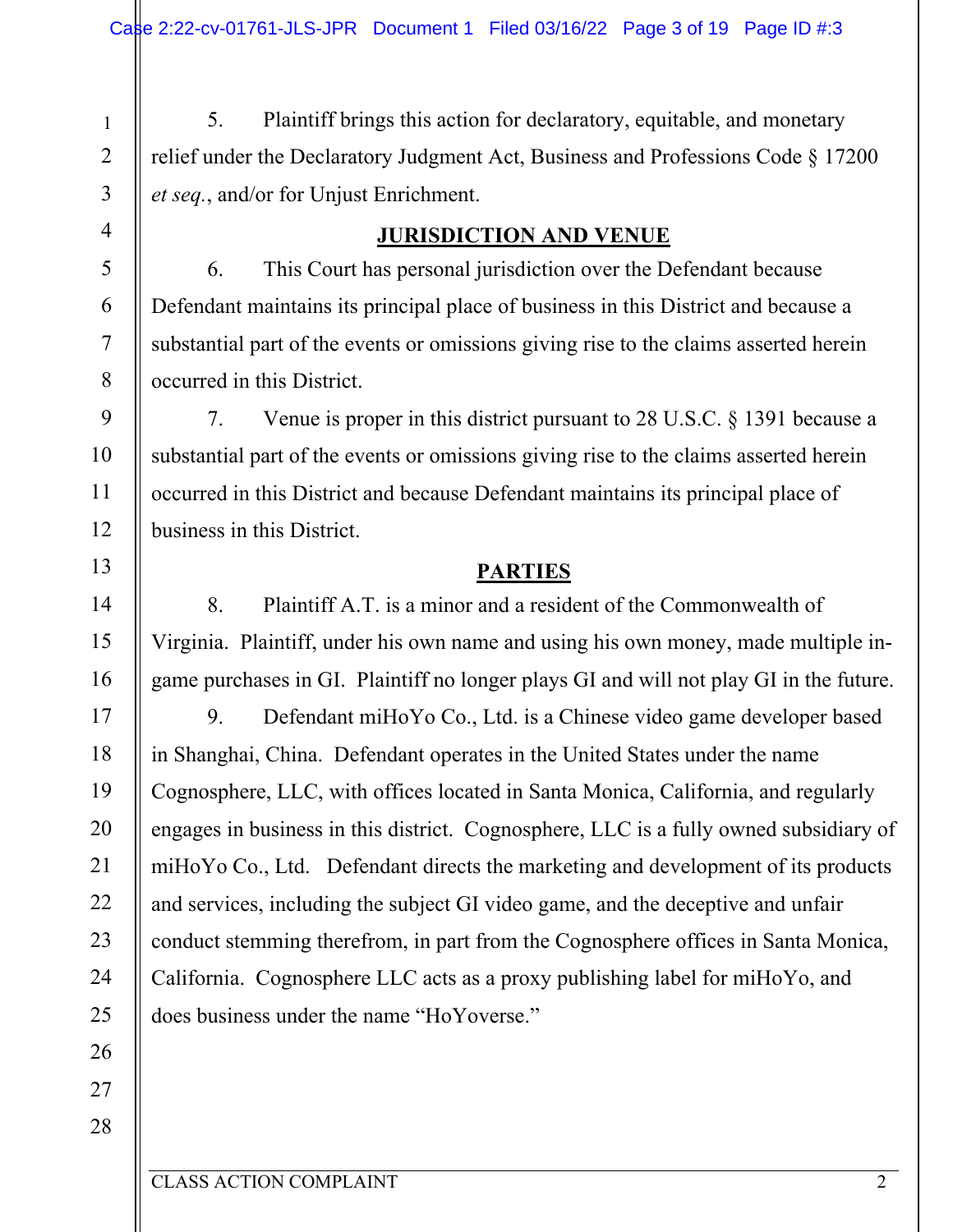### **GENERAL BACKGROUND**

### **A.** *Genshin Impact*

1

2

3

4

5

6

7

8

9

10

11

12

13

14

15

16

17

18

19

20

21

22

23

24

25

26

27

28

10. GI is an action role-playing game developed by Defendant. The game features an anime-style open-world environment and an action-based battle system using elemental magic and character-switching.

11. GI breaks away from the traditional pay-for-game model, wherein a consumer pays a one-time fee for a game and gains access to all of its features, and instead offers the game for free with the hopes that players purchase various in-game items. This is referred to as the free-to-play or "freemium" model.

12. However, while GI can ostensibly be played without making in-game purchases, the game encourages impressionable minors to make in-game purchases. This is because many of GI's most desirable in-game characters and weapons can only be obtained by participating in the game's "gacha" system and hoping to get lucky with in-game loot boxes that the game refers to as "Wishes."<sup>1</sup> Because the "Wishes" are randomized, players are often unable to receive the exact character or weapon they want without repeated plays, which requires the expenditure of additional money.

13. This system was created to capitalize on and encourage addictive behaviors, akin to gambling. Minors are especially susceptible to these addictionenhancing elements of game design. The experience of acquiring surprise rewards and the associated excitement of uncovering unexpected in-game items holds a strong appeal for minors and reinforces their desire to keep playing and keep getting rewards.

14. Members of Congress have expressed concern about these practices. Specifically, in letters released to the public, Congresswoman Lori Trahan, Congresswoman Kathy Castor, and Senator Edward J. Markey have asked video

1 https://gamerant.com/genshin-impact-pity-system-per-banner-specific-carry-over/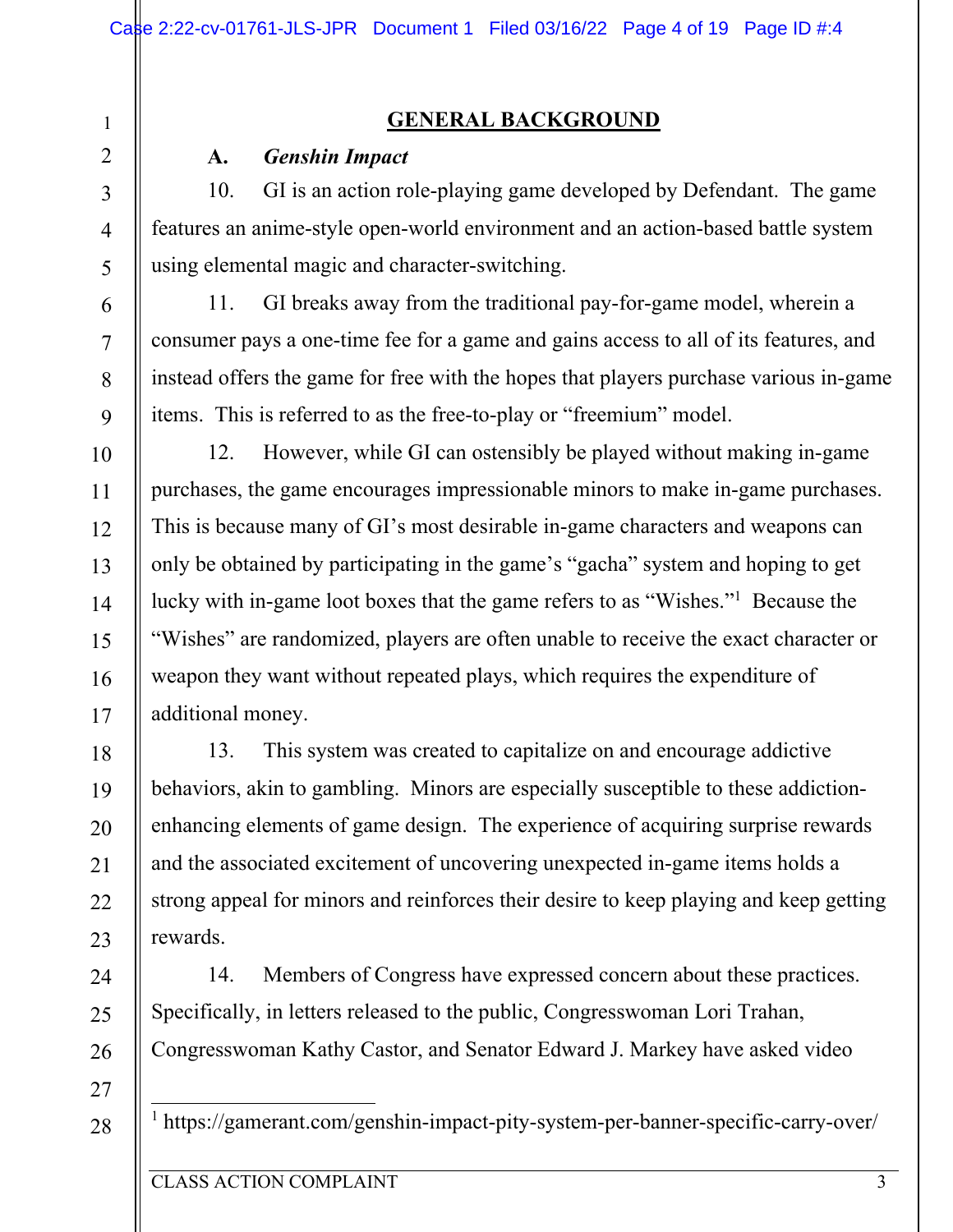game makers to "make changes to [their] product or service's design or data collection" to address "Loot boxes … [that] encourage[e] purchase before a child knows what the 'bundle' contains— akin to gambling." *See* Ex. A.

3 4

5

6

7

8

9

10

11

12

13

14

15

17

18

19

20

21

22

23

1

2

15. Defendant's practices also run afoul of Chinese regulations, where Defendant was formerly based. According to Chinese regulations, children and teenagers are barred from online gaming on school days, limited to one hour a day on weekend and holiday evenings, and requires real identity verification.<sup>2</sup> GI does not follow these guidelines.

16. Defendant's strategy has been immensely successful. On mobile platforms, GI saw 23 million downloads<sup>3</sup> and grossed approximately \$60 million within a week after its release.<sup>4</sup> GI had over \$1 billion by the end of March 2021.<sup>5</sup> By October 2021, approximately one year after its release, that number had doubled to over \$2 billion.<sup>6</sup>

17. Despite these massive profits, GI fails to provide an unrestricted right to seek refunds of any in-game purchases made by minors as is required by state law.

16

### **B.** *Defendant's Misconduct*

18. Defendant misleads or misrepresents the applicable law for transactions, including in-App purchases, with minors. Specifically, Defendant knows that in the state of California, the Commonwealth of Virginia, and in most states nationwide, the law allows minors to disaffirm contracts. Defendant also knows that a minor can

2 https://www.nytimes.com/2021/08/30/business/media/china-onlinegames.html#:~:text=China's%20strict%20limits%20on%20how,under%20governme nt%20rules%20issued%20Monday (*citing* https://www.nppa.gov.cn/nppa/contents/279/98792.shtml).

24 25 3 https://www.polygon.com/2021/3/3/22311787/core-mobile-games-among-usgenshin-impact-trends

4 https://sensortower.com/blog/genshin-impact-first-week-revenue

- 26 27 <sup>5</sup> https://www.forbes.com/sites/paultassi/2021/03/24/genshin-impact-1-billion-inmobile-revenue-and-the-six-highest-earning-characters/?sh=39589f6d2b80
- 28 6 https://www.bbc.com/news/newsbeat-58707297

CLASS ACTION COMPLAINT 4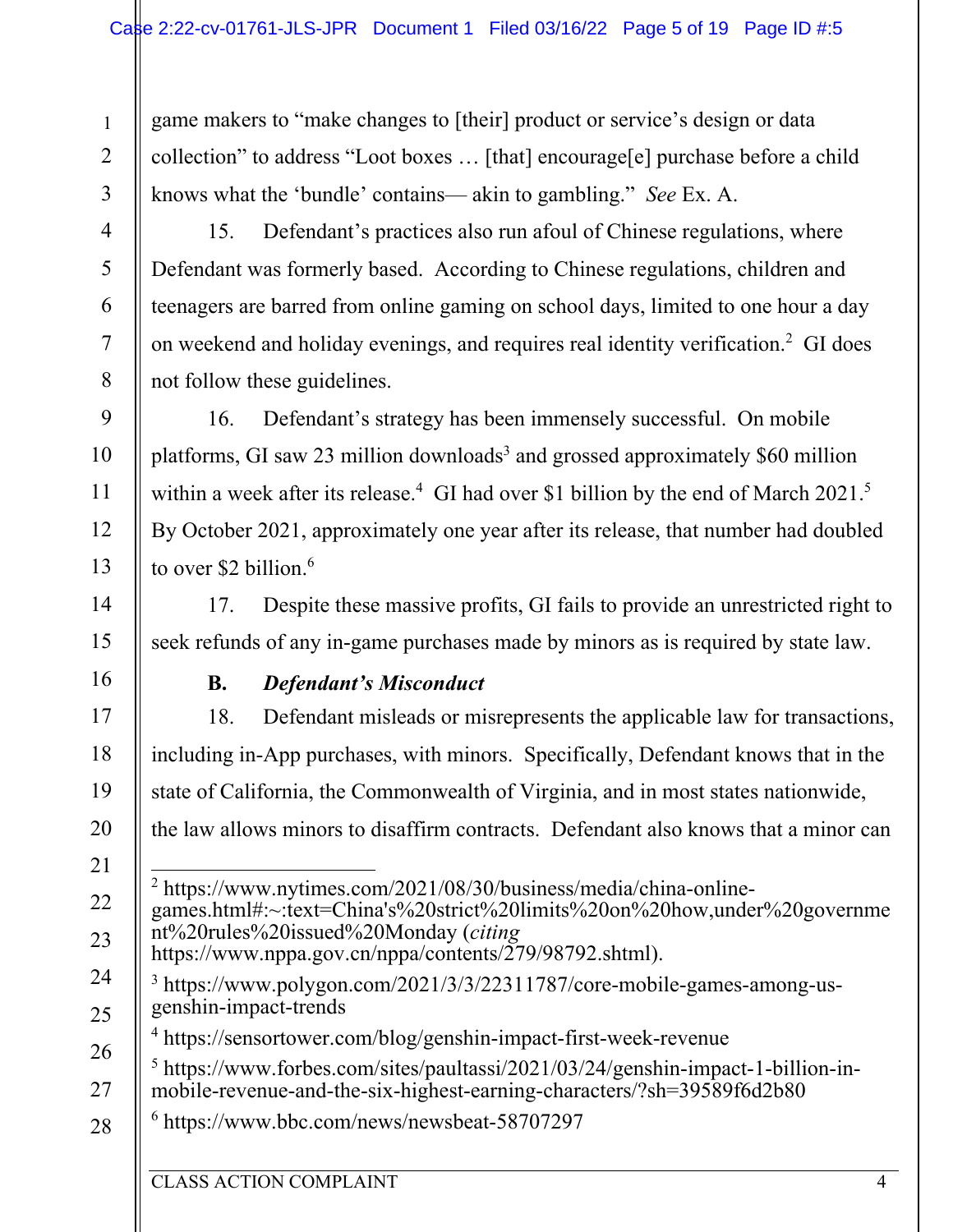disaffirm contracts without any restrictions; the law permits a minor to do so. Yet, Defendant operates a non-refund policy that misleads, misrepresents, and does not acknowledge a minor's right to obtain a refund.

3 4

5

6

7

8

9

10

11

12

13

14

15

16

17

18

19

20

21

22

23

24

25

1

2

19. To any extent that GI requires that its Terms of Service be accepted by legal adults 18 years and older, GI still targets minors. An agreement that explicitly requires acceptance by an adult cannot apply to a minor, and minors have a legal right to disaffirm contracts into which they enter. In fact, GI allows minors to make purchases even after informing GI that they are below the age of 18.

20. The Genshin Impact Terms of Service state that with regard to "In-Game Currency and Goods," "You agree and consent that due to the special nature of online game services, there is no physical goods transaction, and your purchasing experience comes from online game services provided by the game manufacturer. Therefore, **refund is not applicable unless the Game operation is terminated**."<sup>7</sup>

21. After making purchases within the GI ecosystem, minors who attempt to request refunds thus find that none of their purchases can be refunded. Without hiring counsel, minor Class members and their guardians are not aware of a minor's right to disaffirm and get refunds on in-game purchases.

# **PLAINTIFF'S EXPERIENCE**

22. Before hiring counsel in this action, Plaintiff was not aware of a minor's right to disaffirm and request a refund. On information and belief, Defendant's customer support services routinely send emails to players, including minors, stating that in-App purchases are non-refundable. $8$ 

- 7 https://genshin.hoyoverse.com/en/company/terms (emphasis added)
- <sup>8</sup> *See* Genshin Impact Terms of Service,
- 26 27 28 https://genshin.hoyoverse.com/en/company/terms ("You agree and consent that due to the special nature of online game services, there is no physical goods transaction, and your purchasing experience comes from online game services provided by the game manufacturer. Therefore, refund is not applicable unless the Game operation is terminated.").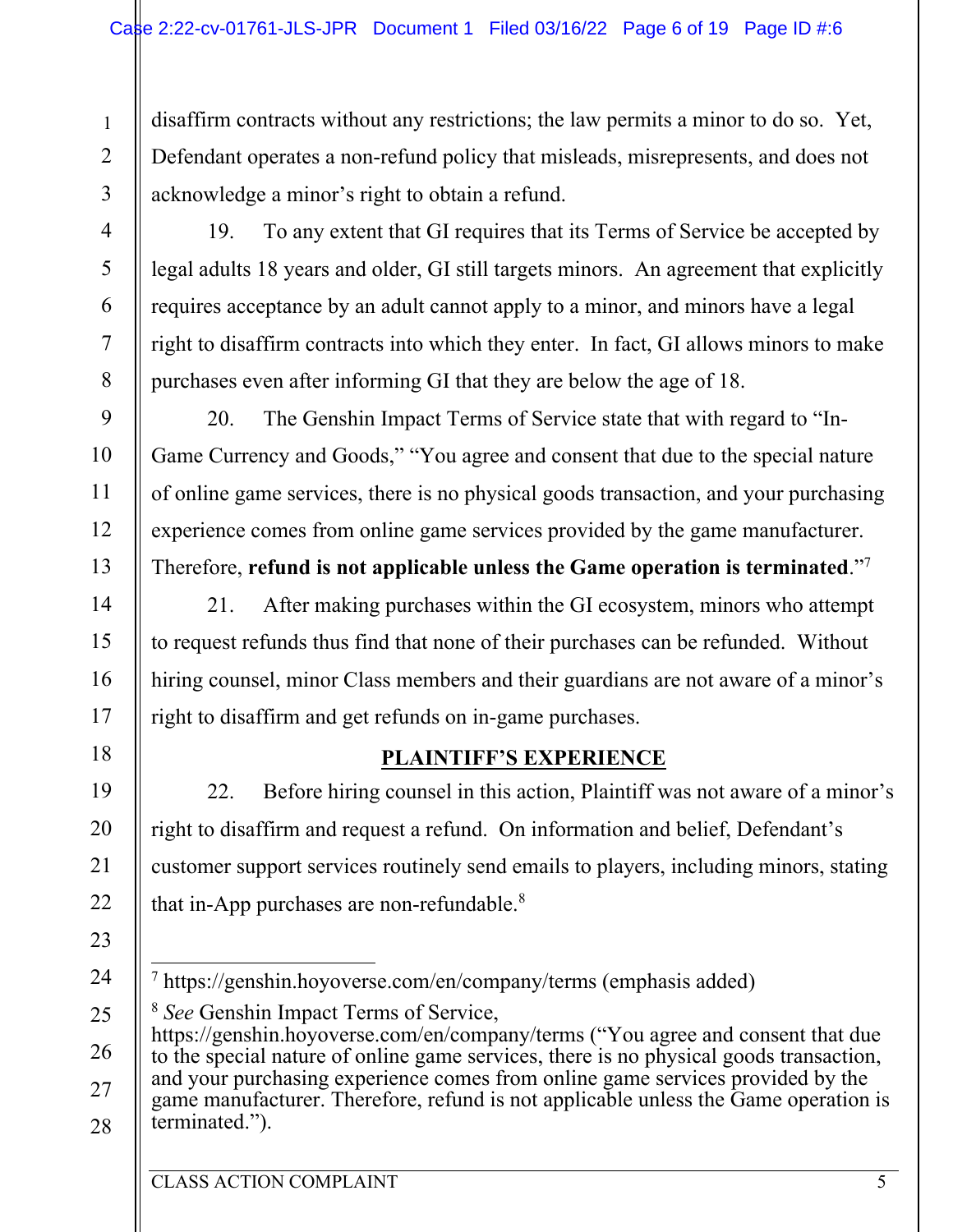23. Within the last year Plaintiff made multiple in-game purchases of "Genesis Crystals (Virtual Currency)" in GI, using his own money and without the consent of his parent(s).

24. Despite spending money on in-game purchases, Plaintiff did not receive any items that had real value. Plaintiff often failed to obtain the specific characters and weapons he was seeking. Plaintiff regrets these purchases and wishes to obtain a full refund. Plaintiff no longer plays GI , and has no desire to resume playing GI.

25. After making his purchases, Plaintiff wanted to disaffirm them and request a refund. However, he was not able to do so under GI's refund policy, which states that a "refund is not applicable."

26. Plaintiff's parent attempted to recover Plaintiff's purchases by attempting a chargeback on his behalf. The refund request was denied.

27. Once his parent retained counsel on his behalf to determine if his purchases could be recovered, Plaintiff and his parent read and reviewed the statement in the Genshin Impact Terms of Service that with regard to "In-Game Currency and Goods," "You agree and consent that due to the special nature of online game services, there is no physical goods transaction, and your purchasing experience comes from online game services provided by the game manufacturer. Therefore, refund is not applicable unless the Game operation is terminated.<sup>"9</sup>

28. Had Defendant provided proper parental control and age verification features, Plaintiff would not have been able to make any of the purchases that he did. Defendant could also implement features to protect minors, such as only allowing players who have age-verified as over the age of 18 to make in-game purchases.

29. Plaintiff relied on Defendant's representations regarding nonrefundability for purchases.

9 https://genshin.hoyoverse.com/en/company/terms

1

2

3

4

5

6

7

8

9

10

11

12

13

14

15

16

17

18

19

20

21

22

23

24

25

26

27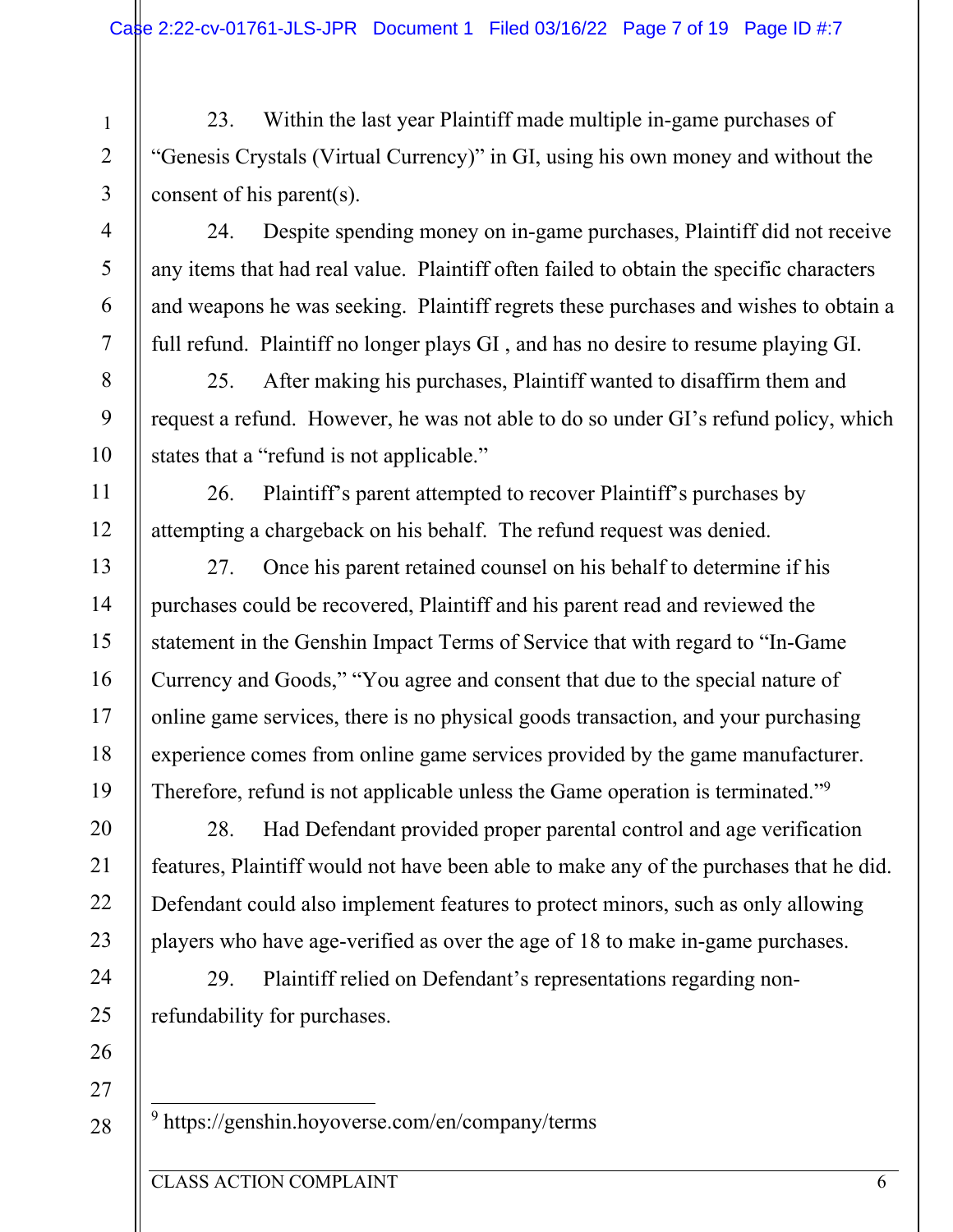| $\mathbf{1}$   | 30.                                                                                   | Plaintiff has felt dissatisfied with purchases that he made when                                                                               |  |
|----------------|---------------------------------------------------------------------------------------|------------------------------------------------------------------------------------------------------------------------------------------------|--|
| $\overline{2}$ | attempting to obtain specific characters and weapons from GI's gacha system           |                                                                                                                                                |  |
| $\overline{3}$ | because he was unable to obtain the specific characters and/or weapons he desired.    |                                                                                                                                                |  |
| $\overline{4}$ |                                                                                       | <b>CLASS ALLEGATIONS</b>                                                                                                                       |  |
| 5              | 31.                                                                                   | Plaintiff seeks to represent a class defined as:                                                                                               |  |
| 6              |                                                                                       | All persons in the United States who, at any time between September                                                                            |  |
| $\overline{7}$ |                                                                                       | 28, 2020 and the present, while under the age of 18, (a) exchanged in-<br>game virtual currency for any in-game benefit within Genshin Impact, |  |
| 8              |                                                                                       | or (b) made a purchase of virtual currency or other in-game benefit for<br>use within Genshin Impact.                                          |  |
| 9              | 32.                                                                                   | Specifically excluded from the Class are Defendant, Defendant's                                                                                |  |
| 10             |                                                                                       | officers, directors, agents, trustees, parents, children, corporations, trusts,                                                                |  |
| 11             |                                                                                       | representatives, employees, principals, servants, partners, joint ventures, or entities                                                        |  |
| 12             |                                                                                       | controlled by Defendant, and their heirs, successors, assigns, or other persons or                                                             |  |
| 13<br>14       | entities related to or affiliated with Defendant and/or Defendant's officers and/or   |                                                                                                                                                |  |
| 15             | directors, the judge assigned to this action, and any member of the judge's immediate |                                                                                                                                                |  |
| 16             | family.                                                                               |                                                                                                                                                |  |
| 17             | 33.                                                                                   | Plaintiff reserves the right to expand, limit, modify, or amend the class                                                                      |  |
| 18             |                                                                                       | definition, including the addition of one or more subclasses, in connection with his                                                           |  |
| 19             |                                                                                       | motion for class certification, or at any other time, based on, inter alia, changing                                                           |  |
| 20             |                                                                                       | circumstances and/or new facts obtained.                                                                                                       |  |
| 21             | 34.                                                                                   | Numerosity. On information and belief, hundreds of thousands of                                                                                |  |
| 22             |                                                                                       | consumers fall into the definitions of the Class. Members of the Class can be                                                                  |  |
| 23             |                                                                                       | identified through Defendant's records, discovery, and other third-party sources.                                                              |  |
| 24             | 35.                                                                                   | <b>Commonality and Predominance.</b> Common questions of law and fact                                                                          |  |
| 25             |                                                                                       | exist as to all members of the Class and predominate over any questions affecting                                                              |  |
| 26             |                                                                                       | only individual members of the Class. These common legal and factual questions                                                                 |  |
| 27             | include, but are not limited to, the following:                                       |                                                                                                                                                |  |
| 28             |                                                                                       |                                                                                                                                                |  |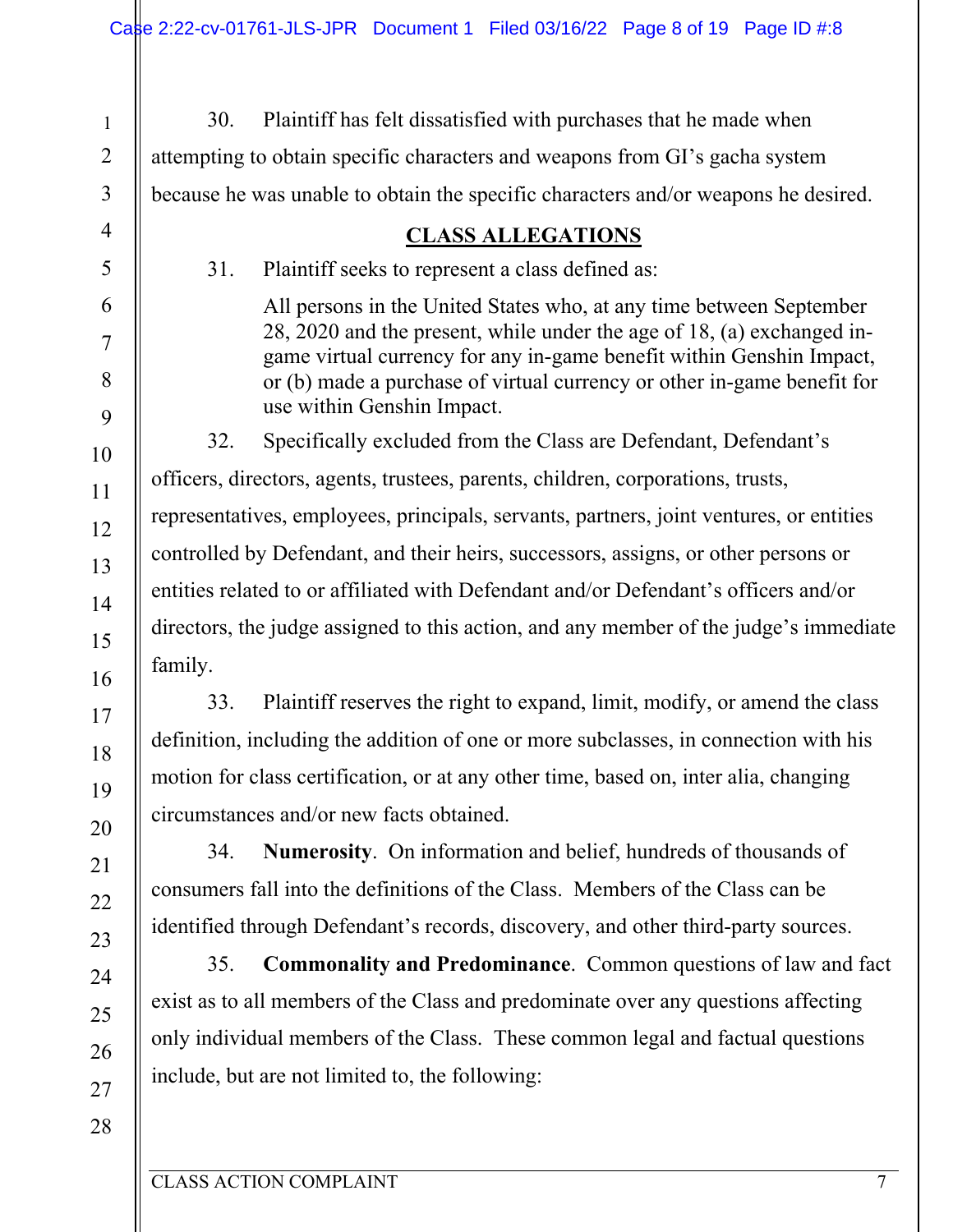| $\mathbf{1}$   | a. Whether Defendant's practice of not disclosing the content of loot boxes            |  |
|----------------|----------------------------------------------------------------------------------------|--|
| $\overline{2}$ | was deceptive to a reasonable consumer;                                                |  |
| $\overline{3}$ | b. Whether Defendant's practice of requiring purchase of its virtual                   |  |
| $\overline{4}$ | currencies to advance in its games constituted a deceptive practice;                   |  |
| 5              | c. Whether Defendant's failure to provide a method for minors or their                 |  |
| 6              | guardians to disaffirm any purchases violated their consumer rights;                   |  |
| $\tau$         | d. Whether Defendant's pricing schemes for its virtual currencies                      |  |
| 8              | constituted a deceptive practice;                                                      |  |
| 9              | e. Whether Plaintiff and the other Class members were damaged by                       |  |
| 10             | Defendant's conduct; and                                                               |  |
| 11             | Whether Plaintiff and the other Class members are entitled to restitution<br>f.        |  |
| 12             | or other relief.                                                                       |  |
| 13             | 36.<br>Typicality. Plaintiff's claims are typical of the claims of the other           |  |
| 14             | members of the Class in that, among other things, all Class members were similarly     |  |
| 15             | situated and were comparably injured through Defendant's wrongful conduct as set       |  |
| 16             | forth herein. Further, there are no defenses available to Defendant that are unique to |  |
| 17             | Plaintiff.                                                                             |  |
| 18             | Adequacy of Representation. Plaintiff will fairly and adequately<br>37.                |  |
| 19             | protect the interests of the Class. Plaintiff has retained counsel that is highly      |  |
| 20             | experienced in complex consumer class action litigation, and Plaintiff intends to      |  |
| 21             | vigorously prosecute this action on behalf of the Class. Furthermore, Plaintiff has no |  |
| 22             | interests that are antagonistic to those of the Class.                                 |  |
| 23             | <b>Superiority.</b> A class action is superior to all other available means for<br>38. |  |
| 24             | the fair and efficient adjudication of this controversy. The damages or other          |  |
| 25             | financial detriment suffered by individual Class members are relatively small          |  |
| 26             | compared to the burden and expense of individual litigation of their claims against    |  |
| 27             | Defendant. It would thus be virtually impossible for the Class obtain effective        |  |

redress for the wrongs committed against the members on an individual basis.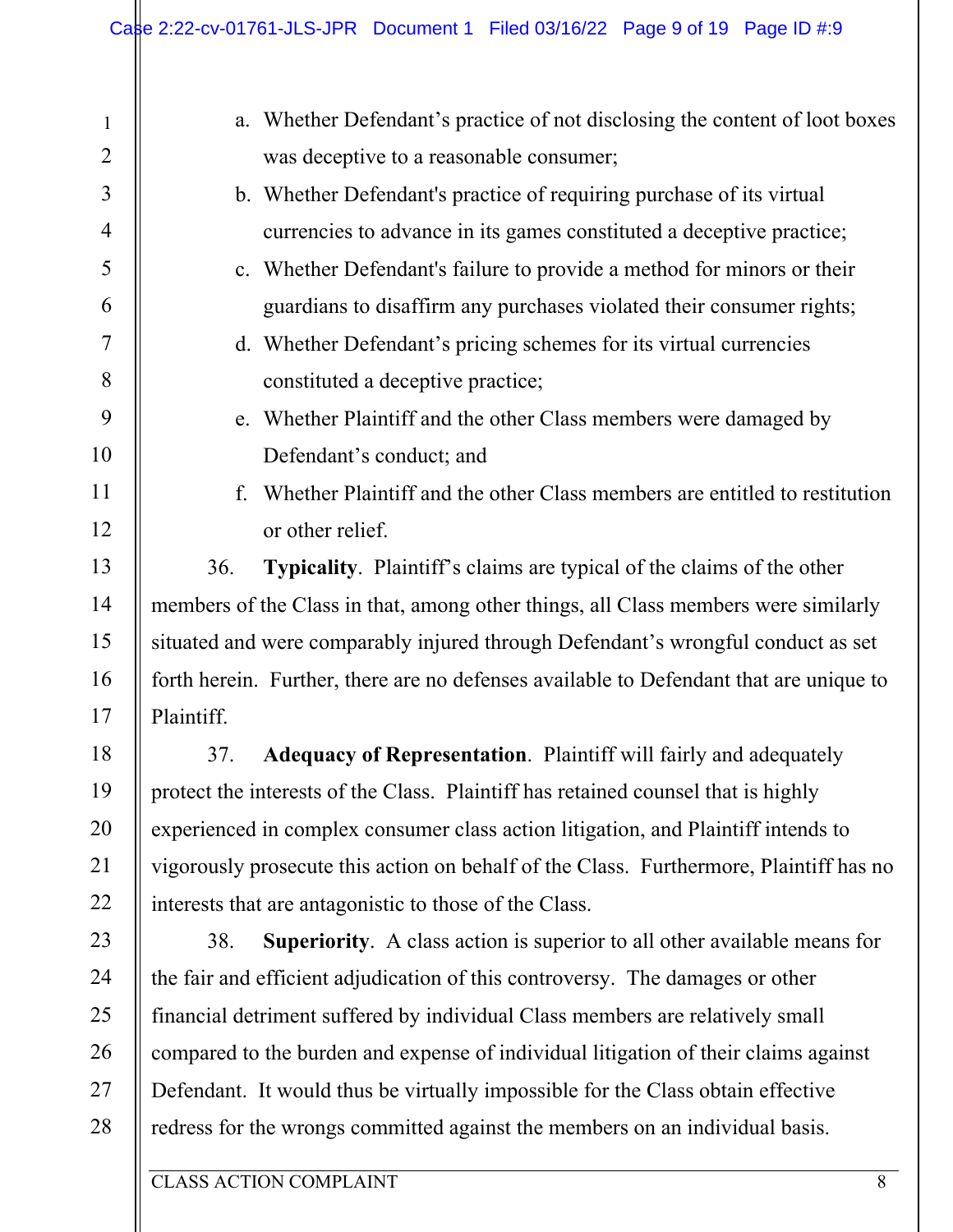1 2 3 4 5 6 7 Furthermore, even if Class members could afford such individualized litigation, the court system could not. Individualized litigation would create the danger of inconsistent or contradictory judgments arising from the same set of facts. Individualized litigation would also increase the delay and expense to all parties and the court system from the issues raised by this action. By contrast, the class action device provides the benefits of adjudication of these issues in a single proceeding, economies of scale, and comprehensive supervision by a single court, and presents no unusual management difficulties under the circumstances.

39. Further, Defendant has acted and refused to act on grounds generally applicable to the proposed Class, thereby making appropriate final injunctive and declaratory relief with respect to the Class as a whole.

## **CAUSES OF ACTION**

## **COUNT I Declaratory Judgment on Minor's Right to Disaffirm (On behalf of Plaintiff and the Class)**

40. The foregoing allegations are hereby reincorporated by reference as if fully restated herein.

41. Defendant's GI video game is approved for players 13 years and older. Defendant enters into and accepts a contract with a minor when an in-game purchase by the minor is confirmed, and thus accepted.

42. There is consideration on both sides of this contract. GI gives the consideration of digital content and entertainment service of the in-game purchases, exchanged for consideration of actual money from the minor.

43. Under California law, and equivalent law in states nationwide, minors have the right to disaffirm contracts such as those at issue here. Cal. Fam. Code § 6710 (2010).

44. Minors may disaffirm or a guardian may disaffirm a contract on behalf of a minor within a reasonable amount of time of turning 18. Through the filing of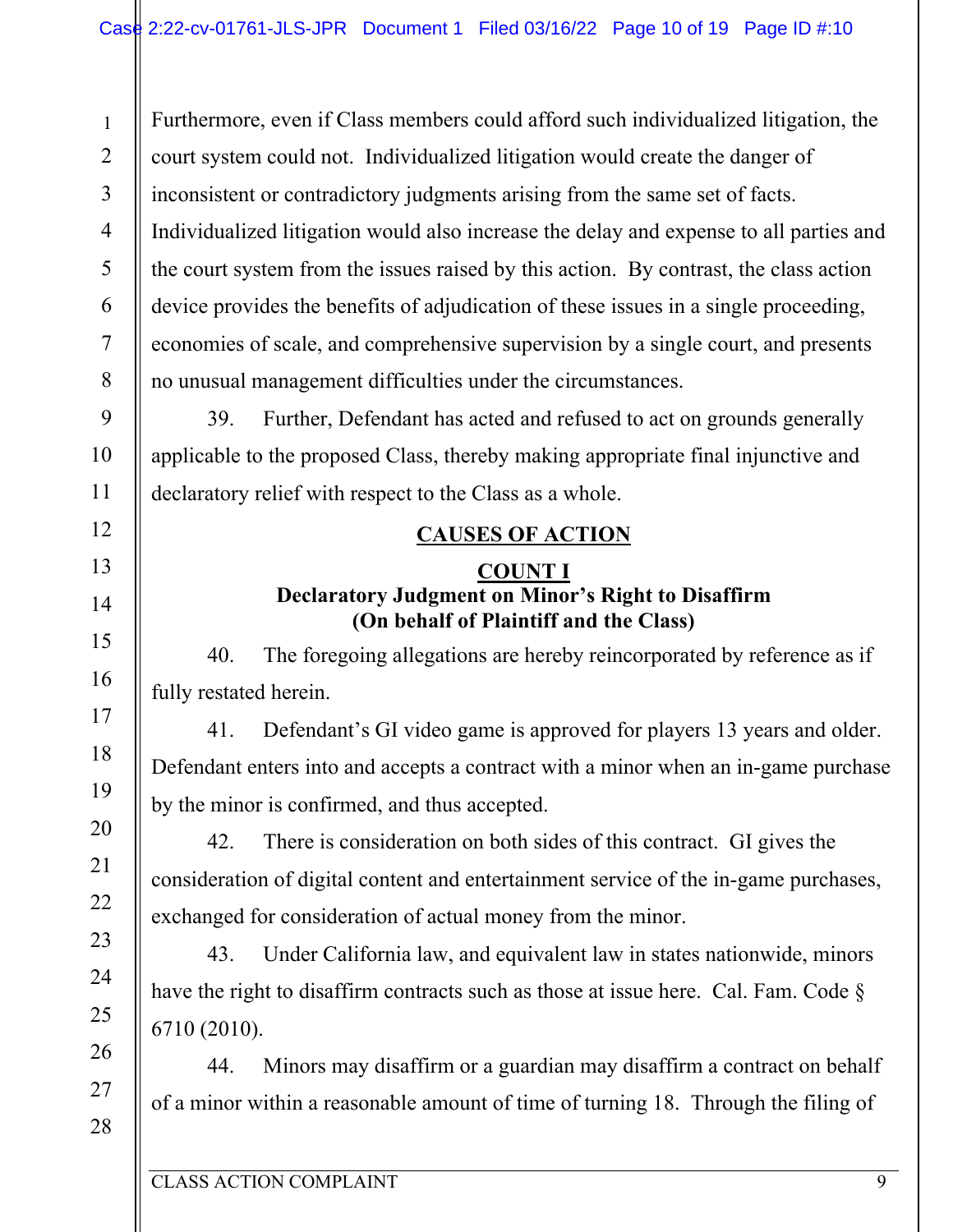this lawsuit, and thus by no later than the filing date of this lawsuit, Plaintiff disaffirmed all in-game purchases he has made through GI to-date and requested a refund.

45. Plaintiff further seeks injunctive relief on behalf of the Class for future and prospective transactions on the GI video gaming platform and ecosystem to allow for refunds on all in-game purchases without restrictions.

46. The contracts between Defendant and the members of the Class who are minors are voidable - a fact that Defendant denies as evidenced by its denial of the Class's right to be refunded in its Terms of Service.

47. Accordingly, there is an actual controversy between the parties, requiring a declaratory judgment.

48. Plaintiff has no adequate remedy at law for this claim. There is no commensurate legal remedy for voidance of Plaintiff's contract and full restitution and interest thereon. Alternatively, legal remedies available to Plaintiff are inadequate because they are not "equally prompt and certain and in other ways efficient" as equitable relief. *American Life Ins. Co. v. Stewart*, 300 U.S. 203, 214 (1937); *see also U.S. v. Bluitt*, 815 F. Supp. 1314, 1317 (N.D. Cal. Oct. 6, 1992 ("the 'mere existence' of a possible legal remedy is not sufficient to warrant denial of equitable relief"); *Quist v. Empire Water Co.*, 2014 Cal. 646, 643 (1928) ("The mere fact that there may be a remedy at law does not oust the jurisdiction of a court of equity. To have this effect, the remedy must also be speedy, adequate, and efficacious to the end in view … It must reach the whole mischief and secure the whole right of the party in a perfect manner at the present time and not in the future"). Furthermore:

> a. Plaintiff does not seek damages for this count. However, to the extent damages are available, damages are not equally certain as restitution because the standard that governs ordering restitution is different than the standard that governs damages. Hence, the Court may award

1

2

3

4

5

6

7

8

9

10

11

12

13

14

15

16

17

18

19

20

21

22

23

24

25

26

27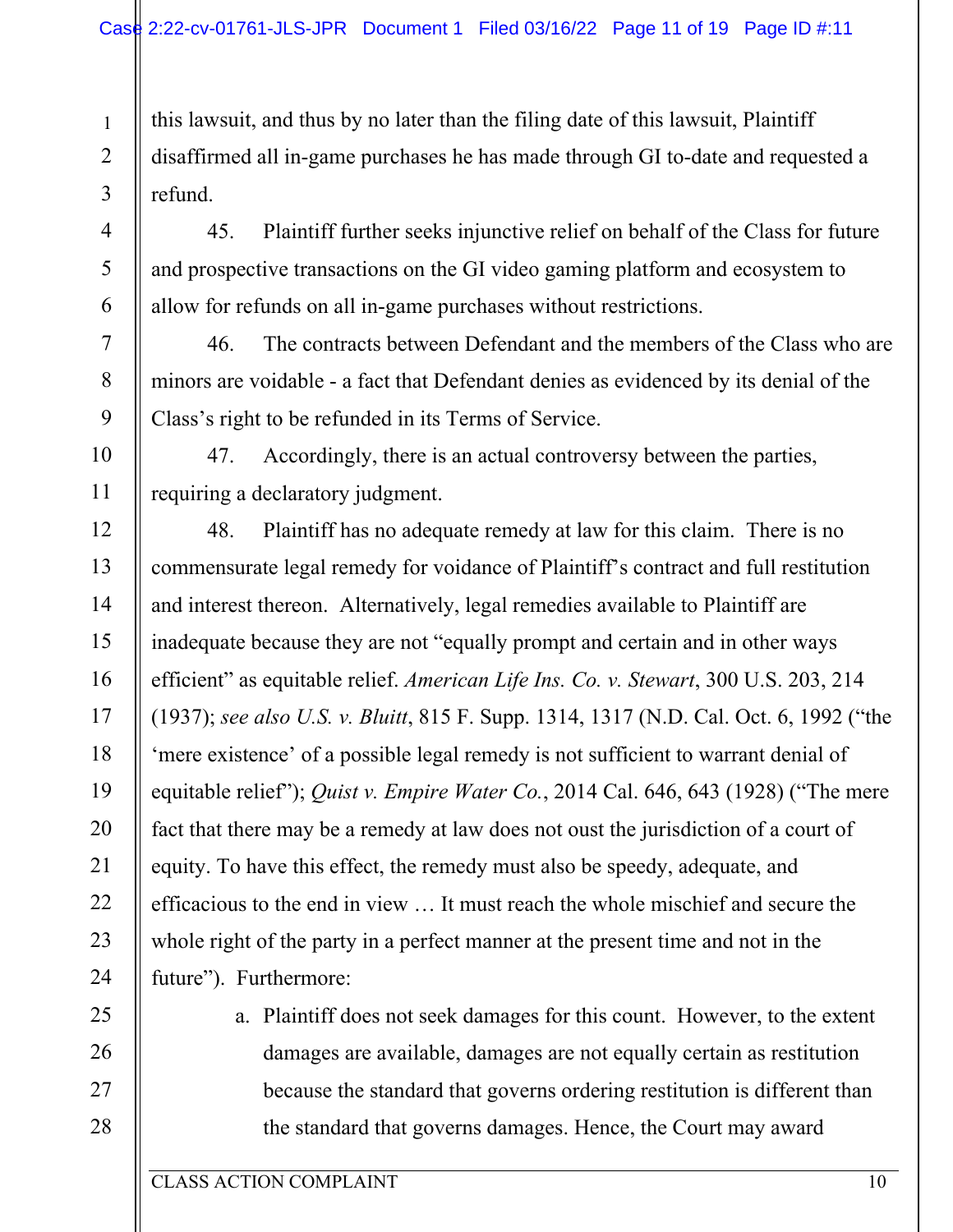restitution even if it determines that Plaintiff fails to sufficiently adduce evidence to support an award of damages.

- b. Damages and restitution are not necessarily the same amount. Unlike damages, restitution is not limited to the amount of money defendant wrongfully acquired plus the legal rate of interest. Equitable relief, including restitution, entitles the plaintiff to recover all profits from the wrongdoing, even where the original funds taken have grown far greater than the legal rate of interest would recognize. Plaintiff seeks such relief here.
- 10 11 12

13

14

15

16

17

18

19

20

21

22

23

24

25

26

1

2

3

4

5

6

7

8

9

claims under the CLRA, UCL and unjust enrichment entail few elements.

c. Legal claims for damages are not equally certain as restitution because

d. Plaintiff also lacks an adequate remedy at law to prevent future harm.

49. This claim for declaratory judgment is brought pursuant to 28 U.S.C. § 2201 *et seq.*, seeking a determination by the Court that: (a) this action may proceed and be maintained as a class action; (b) the sales contracts between Defendant and Class members who are minors, relating to the purchase of in-game currency, are voidable at the option of those Class members or their guardians; ( c) if the Class members elect to void the contracts, they will be entitled to restitution and interest thereon; (d) an award of reasonable attorneys' fees and costs of suit to Plaintiff and the Class is appropriate; and such other and further relief as is necessary and just may be appropriate as well.

#### **COUNT II**

# **Violation of the California Business & Professional Code § 17200 (On behalf of Plaintiff and the Class)**

50. The foregoing allegations are hereby reincorporated by reference as if fully restated herein.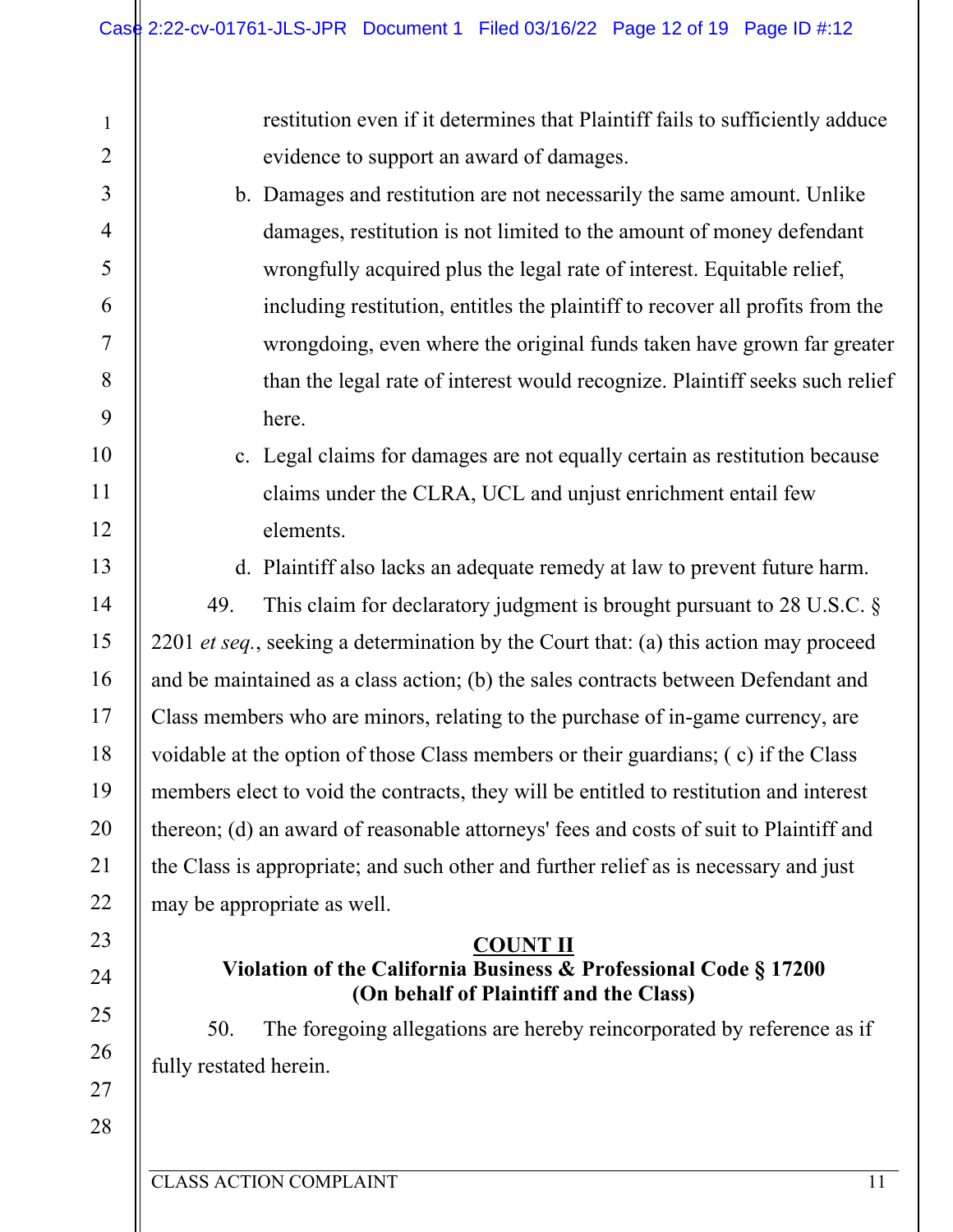51. Plaintiff and Class members have standing to pursue a cause of action against Defendant for unfair and/or unlawful business acts or practices because they have suffered an injury-in-fact and lost money due to Defendant's actions and/or omissions as set forth herein.

52. Defendant's conduct is unlawful under Bus. & Prof. Code § 17200 *et seq.* ("UCL") because it is in violation of a minor's absolute right to disaffirm contracts as discussed above.

53. Defendant's conduct described herein is "unfair" under Bus. & Prof. Code § 17200 because it violates public policy and is immoral, unethical, oppressive, unscrupulous, and/or substantially injurious to consumers, and any utility of such practices is outweighed by the harm caused to consumers, including to Plaintiff, the Class, and the public. Defendant engages in unfair practices by actively advertising, marketing, and promoting Apps as "free" with the intent to induce minors to purchase in-game currency while illegally and unscrupulously denying minors any refunds they seek.

54. In addition, Defendant's conduct constitutes a fraudulent business practice within the meaning of Bus. & Prof. Code § 17200, *et seq.*, in that Defendant intentionally and knowingly omitted giving information that refunds are allowed for minors without any restrictions under applicable law, and by explicitly representing that "**refund [of in-game purhcases] is not applicable unless the Game operation is terminated.**"<sup>10</sup> Such representations and omissions misled Plaintiff and Class members and are likely to mislead the public.

55. Defendant was aware that minors are a significant population of the individuals who play its GI game and that they are not capable of entering into binding contracts including for purchases of goods such that Defendant should have

27

28

1

2

3

4

5

6

7

8

9

10

11

12

13

14

15

16

17

18

19

20

21

22

23

24

25

26

<sup>10</sup> https://genshin.hoyoverse.com/en/company/terms (emphasis added)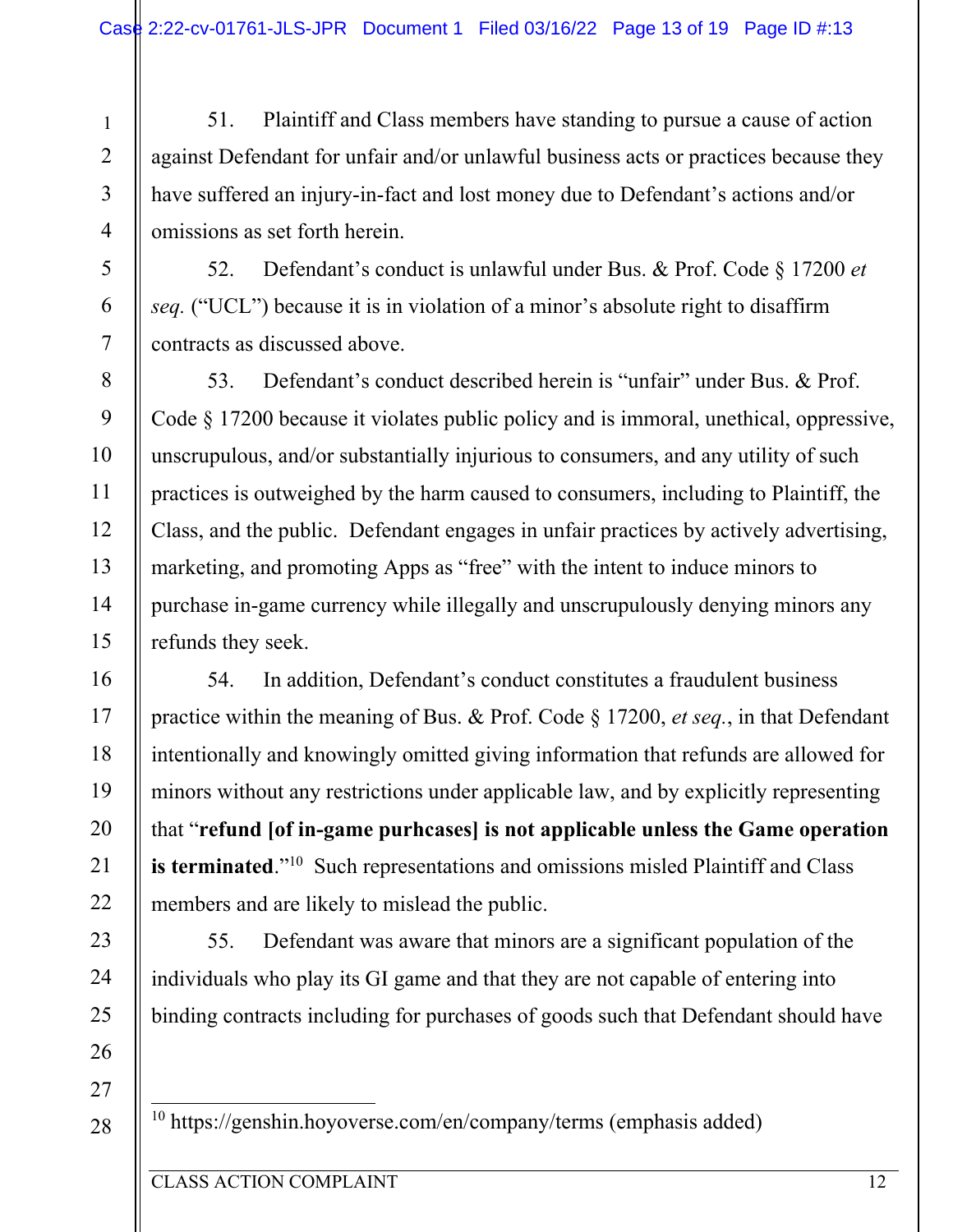included parental control features and provided for an unrestricted right for minors and their guardians to seek refunds of any purchases made.

56. Defendant, in light of its explicit representation to the contrary (*e.g.*, that in-game purchases were non-refundable) had a duty to make Plaintiff or the other members of the Class aware that they had an unrestricted right to refund any purchases, but did not do so.

57. Defendant did not implement any age verification or parental control features in its GI video game that would have prevented Plaintiff and the other Class members from making the purchases that they did, or would have otherwise allowed them to seek a refund for their purchases.

58. Plaintiff and putative Class members relied on Defendant's omission in that they were unaware that they could disaffirm their contract with Niantic and receive a refund.

59. Defendant knew or should have known that its representations regarding the in-game purchases were false, deceptive, and misleading.

60. Defendant's conduct described herein constitutes an unfair business practice because it violates public policy and is immoral, unethical, oppressive, unscrupulous, and/or substantially injurious to consumers, and any utility of such practices is outweighed by the harm caused to consumers, including to Plaintiff, the Class, and the public.

61. Defendant's wrongful conduct is ongoing, and part of a pattern or generalized course of conduct repeated on thousands of occasions yearly.

62. As a direct and proximate cause of Defendant's deceptive and unfair trade practices, Plaintiff and the other members of the Class, suffered actual damages, including monetary losses.

63. Pursuant to Bus. & Prof. Code § 17203, Plaintiff seeks an injunction enjoining Defendant from continuing to engage in the conduct described above, or any other act prohibited by law.

1

2

3

4

5

6

7

8

9

10

11

12

13

14

15

16

17

18

19

20

21

22

23

24

25

26

27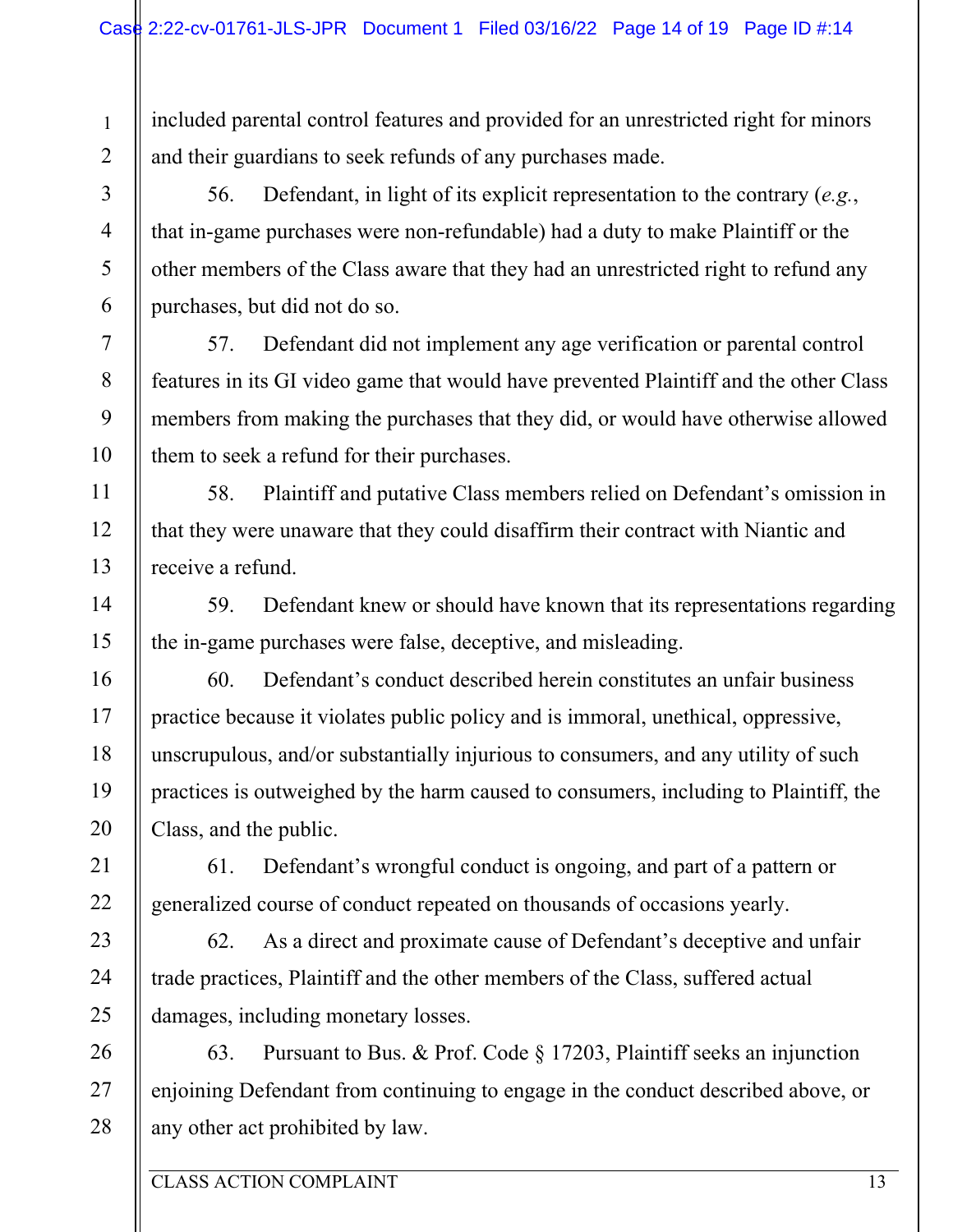64. Plaintiff also seeks rescission and an order requiring Defendant to make full restitution and to disgorge its ill-gotten gains wrongfully obtained from members of the Class as permitted by Bus. & Prof. Code § 17203.

65. Additionally, Plaintiff and the Class members seek an order requiring Defendant to pay attorneys' fees pursuant to Cal. Civ. Code  $\S$  1021.5.

66. Plaintiff has no adequate remedy at law for this claim. There is no commensurate legal remedy for Plaintiff's requested relief under this count. Alternatively, legal remedies available to Plaintiff are inadequate because they are not "equally prompt and certain and in other ways efficient" as equitable relief. *American Life Ins. Co. v. Stewart*, 300 U.S. 203, 214 (1937); *see also U.S. v. Bluitt*, 815 F. Supp. 1314, 1317 (N.D. Cal. Oct. 6, 1992 ("the 'mere existence' of a possible legal remedy is not sufficient to warrant denial of equitable relief"); *Quist v. Empire Water Co.*, 2014 Cal. 646, 643 (1928) ("The mere fact that there may be a remedy at law does not oust the jurisdiction of a court of equity. To have this effect, the remedy must also be speedy, adequate, and efficacious to the end in view … It must reach the whole mischief and secure the whole right of the party in a perfect manner at the present time and not in the future"). Furthermore:

- a. Plaintiff does not seek damages for this count. However, to the extent damages are available, damages are not equally certain as restitution because the standard that governs ordering restitution is different than the standard that governs damages. Hence, the Court may award restitution even if it determines that Plaintiff fails to sufficiently adduce evidence to support an award of damages.
	- b. Damages and restitution are not necessarily the same amount. Unlike damages, restitution is not limited to the amount of money defendant wrongfully acquired plus the legal rate of interest. Equitable relief, including restitution, entitles the plaintiff to recover all profits from the wrongdoing, even where the original funds taken have grown far greater

1

2

3

4

5

6

7

8

9

10

11

12

13

14

15

16

17

18

19

20

21

22

23

24

25

26

27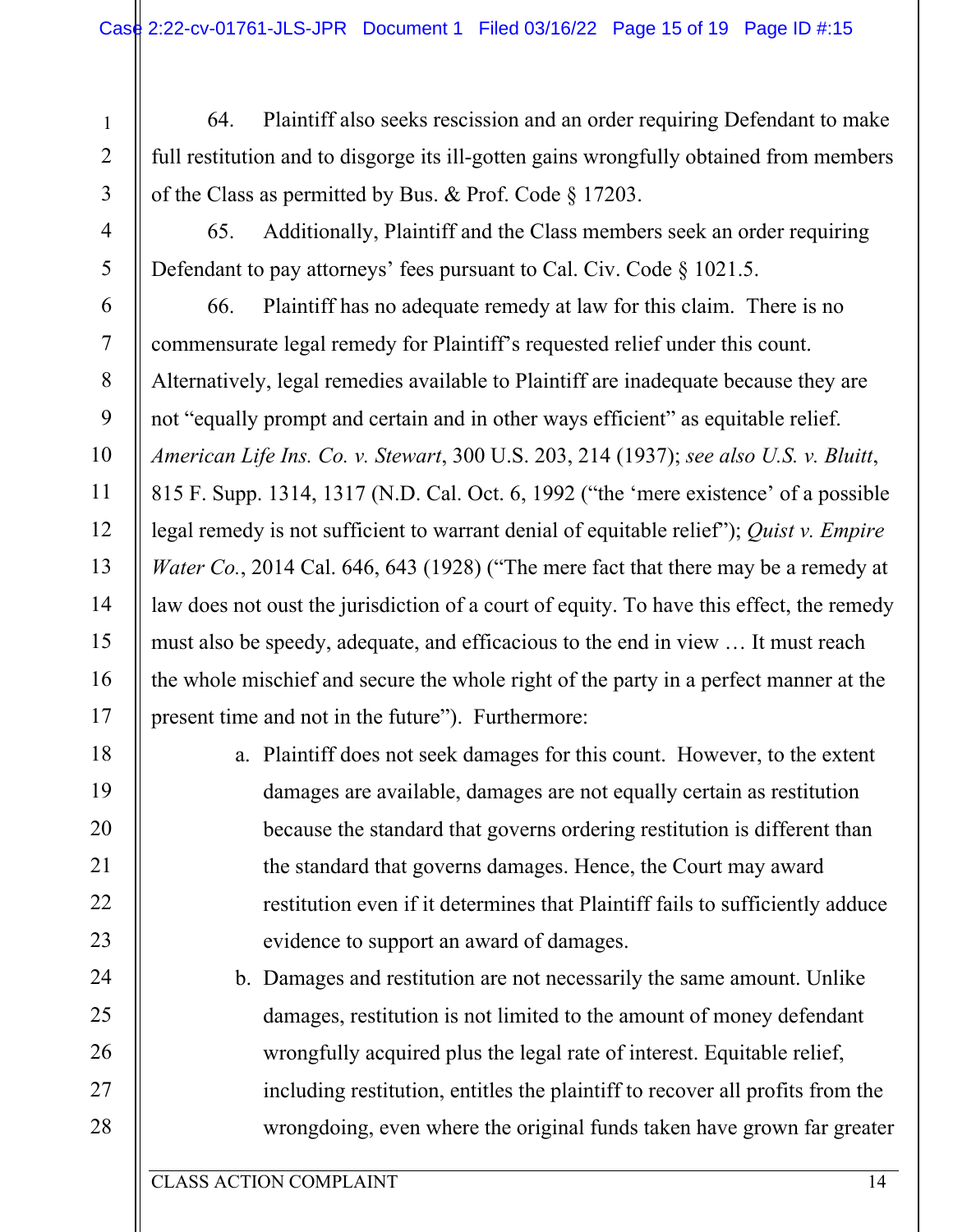|                | Case 2:22-cv-01761-JLS-JPR Document 1 Filed 03/16/22 Page 16 of 19 Page ID #:16             |  |
|----------------|---------------------------------------------------------------------------------------------|--|
|                |                                                                                             |  |
| $\mathbf{1}$   | than the legal rate of interest would recognize. Plaintiff seeks such relief                |  |
| $\overline{2}$ | here.                                                                                       |  |
| $\overline{3}$ | c. Legal claims for damages are not equally certain as restitution because                  |  |
| $\overline{4}$ | claims under the CLRA, UCL, and unjust enrichment entail few                                |  |
| 5              | elements.                                                                                   |  |
| 6              | d. Plaintiff also lacks an adequate remedy at law to prevent future harm.                   |  |
| $\overline{7}$ | <b>COUNT III</b>                                                                            |  |
| 8              | <b>Restitution or Unjust Enrichment</b><br>In the Alternative                               |  |
| 9              | (On behalf of Plaintiff and the Class)                                                      |  |
| 10             | The foregoing allegations are hereby reincorporated by reference as if<br>67.               |  |
| 11             | fully restated herein.                                                                      |  |
| 12             | Plaintiff and the other Class members conferred an economic benefit on<br>68.               |  |
| 13             | Defendant through their in-game purchases.                                                  |  |
| 14             | It is inequitable and unjust for Defendant to retain the revenue obtained<br>69.            |  |
| 15             | from in-game purchases made by Plaintiff and the other Class members because,               |  |
| 16             | under principles of equity and good conscience, Defendant should not be permitted           |  |
| 17             | to retain the revenue it acquired through its unlawful conduct, <i>i.e.</i> , with its non- |  |
| 18             | refundable policy. Defendant's conduct is unlawful because it is in violation of the        |  |
| 19             | minor's right to disaffirm contracts and is fraudulent, unfair, and deceptive under the     |  |
| 20             | UCL, as discussed above.                                                                    |  |
| 21             | Defendant has misled and misinformed minors and their<br>70.                                |  |
| 22             | parents/guardians, i.e. Plaintiff and Class members.                                        |  |
| 23             | Accordingly, because Defendant will be unjustly enriched if it is<br>71.                    |  |
| 24             | allowed to retain such funds, Defendant must pay restitution to Plaintiff and the other     |  |
| 25             | Class members in the amount which Defendant was unjustly enriched by each of                |  |
| 26             | their in-game purchases.                                                                    |  |
| 27             |                                                                                             |  |
| 28             |                                                                                             |  |
|                |                                                                                             |  |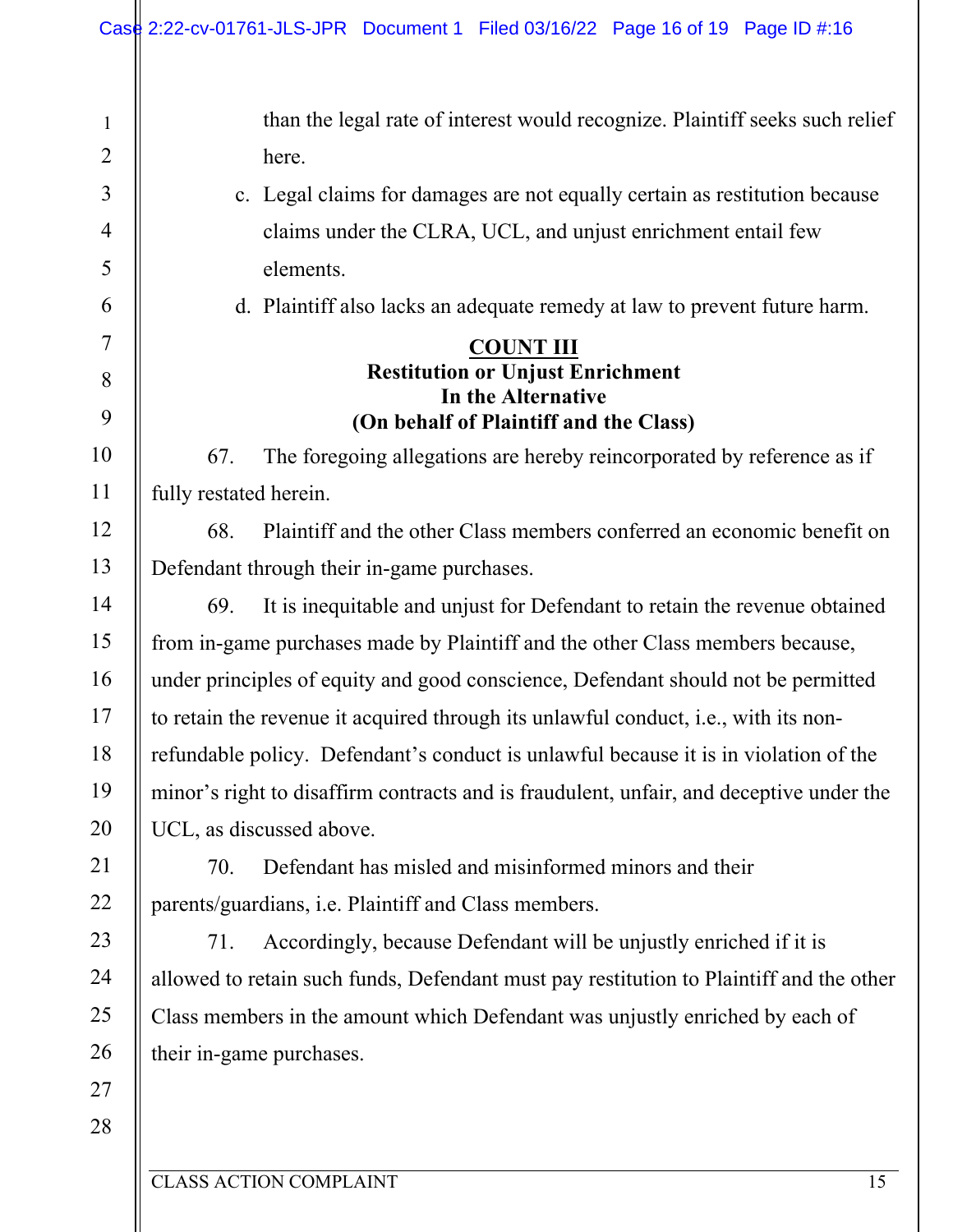72. Plaintiff has no adequate remedy at law for this claim. Plaintiff pleads his claim for unjust enrichment in the alternative, which inherently would necessitate a finding of no adequate remedy at law. Alternatively, legal remedies available to Plaintiff are inadequate because they are not "equally prompt and certain and in other ways efficient" as equitable relief. *American Life Ins. Co. v. Stewart*, 300 U.S. 203, 214 (1937); *see also U.S. v. Bluitt*, 815 F. Supp. 1314, 1317 (N.D. Cal. Oct. 6, 1992 ("the 'mere existence' of a possible legal remedy is not sufficient to warrant denial of equitable relief"); *Quist v. Empire Water Co.*, 2014 Cal. 646, 643 (1928) ("The mere fact that there may be a remedy at law does not oust the jurisdiction of a court of equity. To have this effect, the remedy must also be speedy, adequate, and efficacious to the end in view … It must reach the whole mischief and secure the whole right of the party in a perfect manner at the present time and not in the future"). Furthermore:

a. Plaintiff does not seek damages for this count. However, to the extent damages are available, damages are not equally certain as restitution because the standard that governs ordering restitution is different than the standard that governs damages. Hence, the Court may award restitution even if it determines that Plaintiff fails to sufficiently adduce evidence to support an award of damages.

b. Damages and restitution are not necessarily the same amount. Unlike damages, restitution is not limited to the amount of money defendant wrongfully acquired plus the legal rate of interest. Equitable relief, including restitution, entitles the plaintiff to recover all profits from the wrongdoing, even where the original funds taken have grown far greater than the legal rate of interest would recognize. Plaintiff seeks such relief here.

1

2

3

4

5

6

7

8

9

10

11

12

13

14

15

16

17

18

19

20

21

22

23

24

25

26

27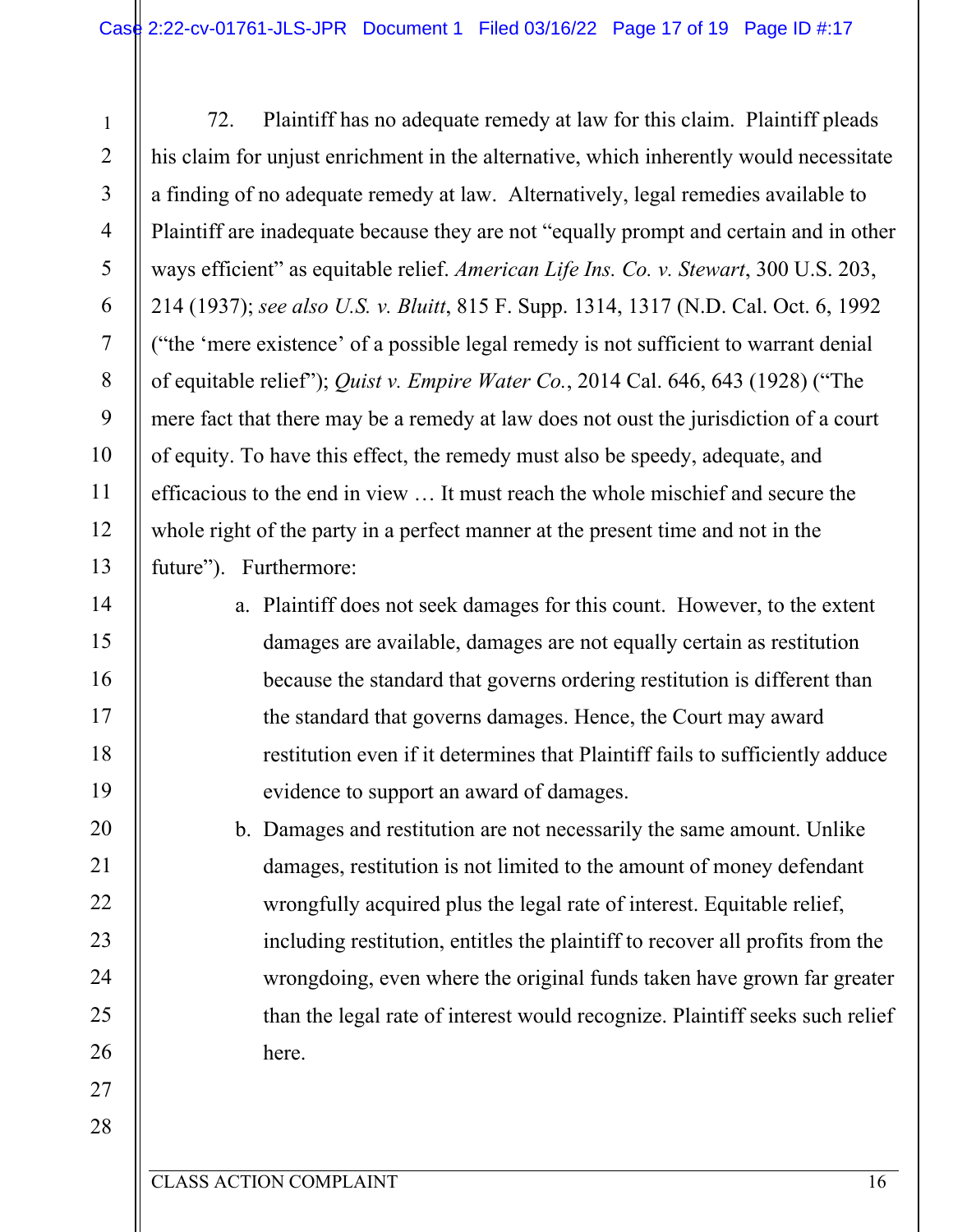|                | Case 2:22-cv-01761-JLS-JPR Document 1 Filed 03/16/22 Page 18 of 19 Page ID #:18    |  |  |
|----------------|------------------------------------------------------------------------------------|--|--|
|                |                                                                                    |  |  |
| $\mathbf{1}$   | c. Legal claims for damages are not equally certain as restitution because         |  |  |
| $\overline{2}$ | claims under the CLRA, UCL, and unjust enrichment entail few                       |  |  |
| 3              | elements.                                                                          |  |  |
| $\overline{4}$ | d. A claimant otherwise entitled to a remedy for unjust enrichment,                |  |  |
| 5              | including a remedy originating in equity, need not demonstrate the                 |  |  |
| 6              | inadequacy of available remedies at law." Restatement (Third) of                   |  |  |
| 7              | Restitution, $\S$ 4(2).                                                            |  |  |
| 8              | <b>PRAYER FOR RELIEF</b>                                                           |  |  |
| 9              | WHEREFORE, Plaintiff, individually and on behalf of all others similarly situated, |  |  |
| 10             | seeks judgment against Defendant, as follows:                                      |  |  |
| 11             | a. For an order certifying the Class under Rule 23 of the Federal Rules of         |  |  |
| 12             | Civil Procedure and naming Plaintiff as the representative for the Class           |  |  |
| 13             | and Plaintiff's attorneys as Class Counsel;                                        |  |  |
| 14             | b. For an order issuing a declaratory judgment that the sales contracts            |  |  |
| 15             | between Defendant and Plaintiff and the minor Class members are                    |  |  |
| 16             | voidable;                                                                          |  |  |
| 17             | c. For an order declaring the Defendant's conduct violates the laws                |  |  |
| 18             | referenced herein;                                                                 |  |  |
| 19             | d. For an order finding in favor of Plaintiff and the Class on all counts          |  |  |
| 20             | asserted herein;                                                                   |  |  |
| 21             | e. For compensatory, statutory, and punitive damages in amounts to be              |  |  |
| 22             | determined by the Court and/or jury;                                               |  |  |
| 23             | For prejudgment interest on all amounts awarded; For an order of<br>f.             |  |  |
| 24             | restitution and all other forms of equitable monetary relief;                      |  |  |
| 25             | g. For injunctive relief as the Court may deem proper; and                         |  |  |
| 26             | h. For an order awarding Plaintiff and the Class their reasonable attorneys'       |  |  |
| 27             | fees and expenses and costs of suit.                                               |  |  |
| 28             |                                                                                    |  |  |
|                |                                                                                    |  |  |